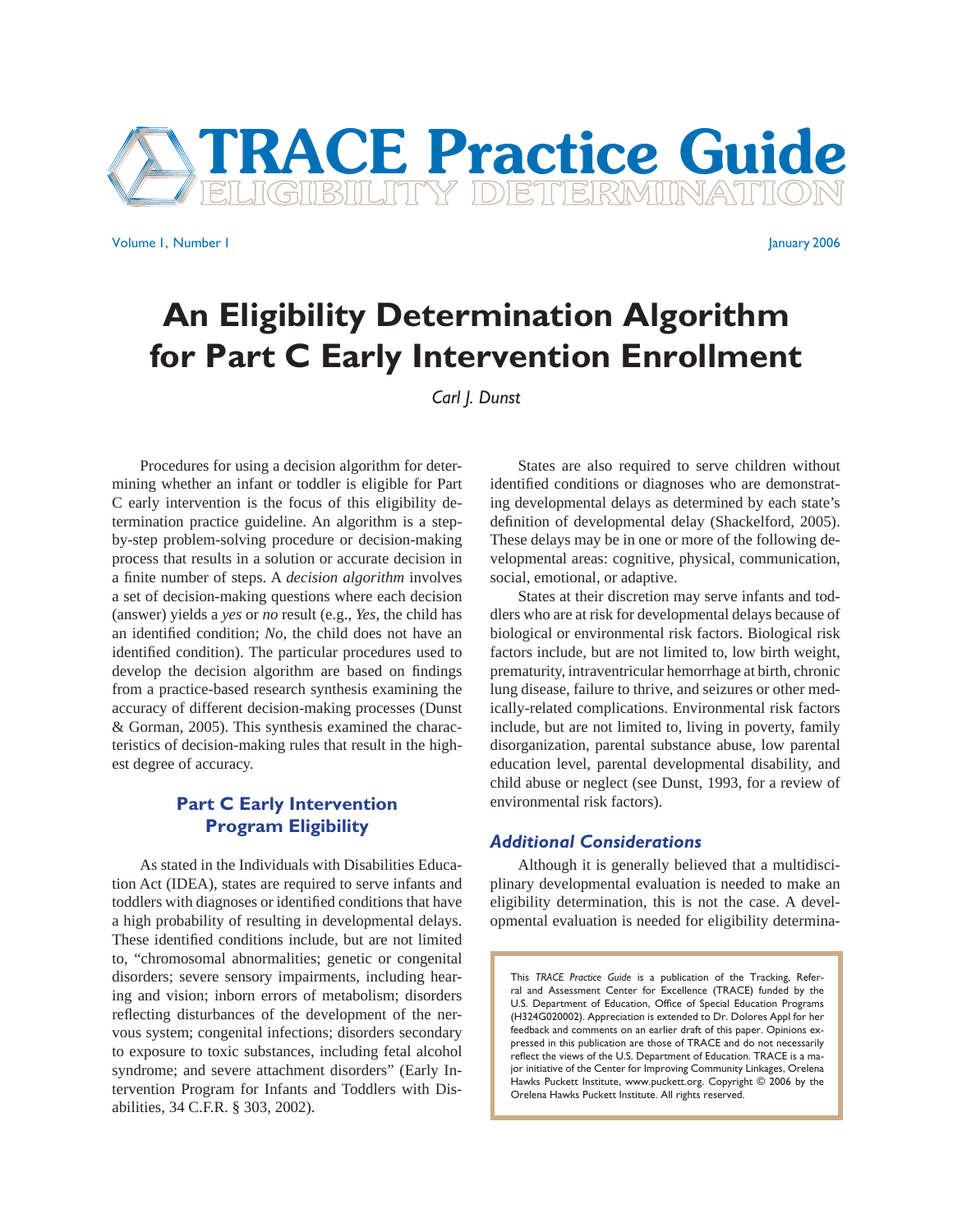tion only if a child has no identified condition or diagnosis or, in states serving at-risk children, if a child has no risk factors that would make him or her eligible for early intervention. According to IDEA, a child may be enrolled in early intervention without a multidisciplinary evaluation "to facilitate the provision of services in the event that a child has obvious needs that are identified at the time of referral." In many cases, multidisciplinary developmental evaluations would simply be a waste of time. For example, administering a developmental test to a 2-week-old child with Down syndrome will, in almost every instance, show that the child is not demonstrating a developmental delay of sufficient magnitude to meet a state's eligibility criteria.

 States are required to use, as appropriate, informed clinical opinion to both make an eligibility determination and to periodically ascertain a child's continued eligibility for early intervention (Shackelford, 2002). Clinical opinion refers to the judgments and decisions made by persons knowledgeable about a child's behavior that warrants early intervention (eligibility determination) in order to improve child functioning. Somewhat ironically, nearly half of the states do not make an explicit reference to clinical opinion as part of their eligibility definitions (Dunst & Hamby, 2004). This is unfortunate since informed clinical opinion or judgment can be a valuable means for making an eligibility determination (Bagnato, Matesa, Fevola, & Smith-Jones, in press).

 The procedures described in this practice guideline are a common sense approach to eligibility determination. The approach is informed by evidence about the characteristics of decision-making processes that have the highest probability of resulting in correct and accurate decisions (Dunst & Gorman, 2005). This information together with other relevant source material (e.g., Rivest, 1987; Siminski & Wakuliez-Deja, 2004; Webb & Brkic, 1993) was used to develop a decision algorithm for facilitating the eligibility determination of infants and toddlers for Part C early intervention program participation.

# **Eligibility Determination Decision Algorithm**

 A three-step process was used to develop the decision algorithm and accompanying decision-making rules and steps for facilitating an eligibility determination. First, a finite number of decision rules were developed that were intended to be exhaustive of all possible eligibility scenarios. Second, the decision rules were used to develop a decision-making flowchart of the decision algorithm. Third, the flowchart was used to develop the step-by-step decision-making procedures (questions) for making an eligibility determination (see Appendix).

## *Decision Rules*

 The decision algorithm is based on a hierarchy of eligibility categories that specifies the conditions that need to be met to conclude that a child is eligible for Part C early intervention. The five decision rules are:

- 1. If a child has an identified condition *or* diagnosis that has a high probability of resulting in a developmental delay *and* the condition or diagnosis is included in the state's eligibility definition, then the child is eligible for early intervention.
- 2. *If* a child has one or more biological at-risk conditions *and* any of these conditions is included in the state's eligibility criteria, *then* the child is eligible for Part C early intervention.
- 3. *If* a child has one or more environmental risk conditions *and* the number of conditions a child is experiencing meets the state's eligibility criteria, *then* the child is eligible for early intervention.
- 4. If the child has no identified condition or diagnosis *and* no biological or environmental risk factors *but* has a developmental delay *and* the degree of the delay meets a state's eligibility criteria, *then* the child is eligible for early intervention.
- 5. *If* the child does not meet any of the above conditions *but* informed clinical opinion indicates that the child has an obvious need, *then* the child may be considered eligible for early intervention.

# *Decision-Making Process*

The above five decision rules were used to develop the decision-making process shown in Figure 1 for facilitating an eligibility determination. The Appendix includes the flowchart and the step-by-step decisionmaking procedures that can be duplicated and used by practitioners responsible for eligibility determination. At each step in the process, knowledge about a child's circumstances (either or both internal and external factors) are used to decide if the stated condition is met. The flowchart is used for further specification of the conditions that need to be met for making an eligibility determination. The step-by-step process is described next. The use of a decision-making algorithm assumes a user is knowledgeable about his or her state's eligibility definition and criteria.

# **Step-by-Step Decision-Making Algorithm**

 The decision algorithm includes the questions below for each step in the decision-making process. If *all* the answers to the questions at any one step are *yes*, then the child is eligible for early intervention. If an answer to any one question is *no* at any one step, then you proceed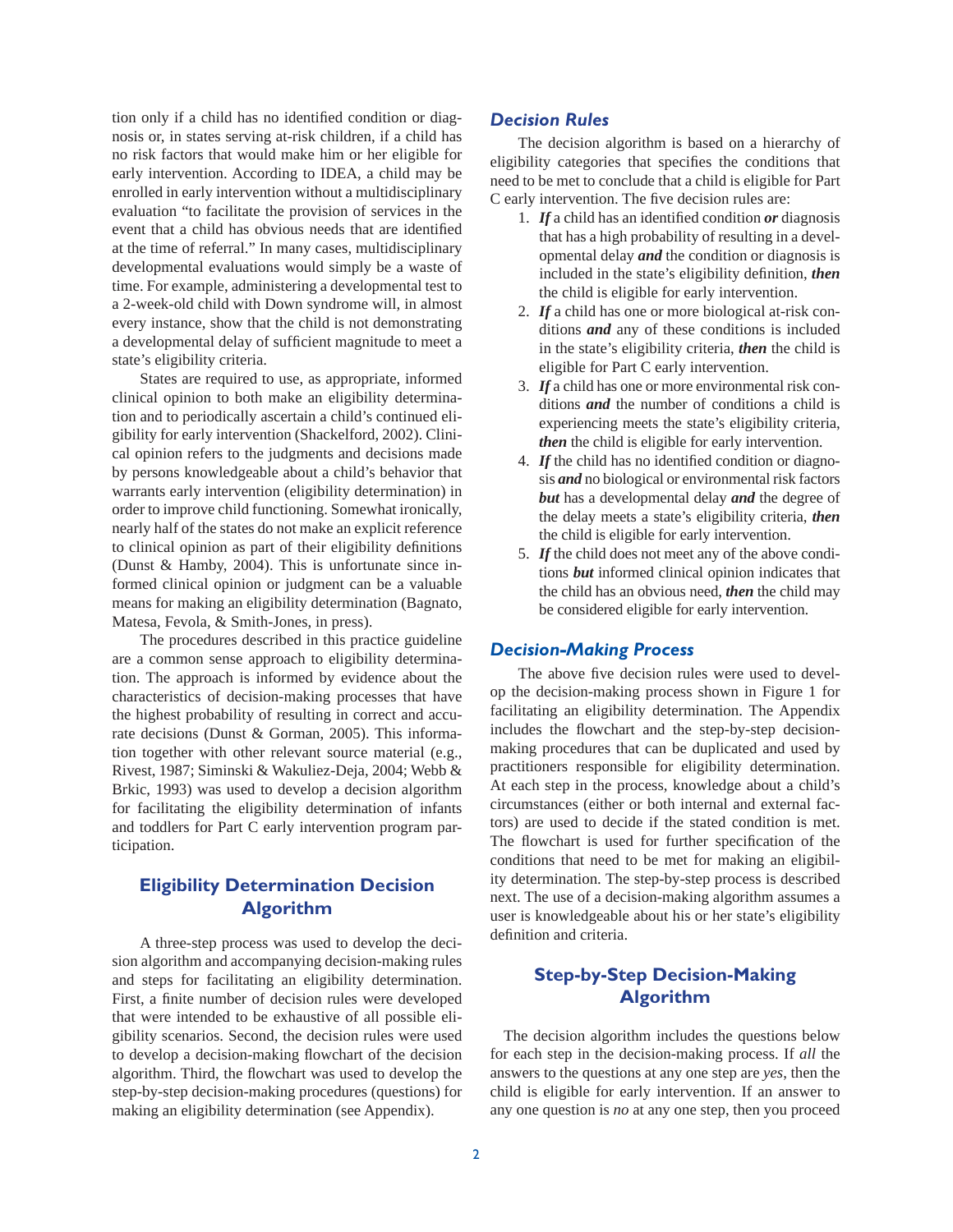to the next step of questions in the hierarchy.

- *1. Identifi ed condition* 
	- 1A. Does the child have an identified condition or diagnosis?
	- 1B. Is the identified condition or diagnosis associated with a high probability of a developmental delay?
	- 1C. Is the condition or diagnosis included in the state's eligibility definition or list of identified conditions?
- *2. Biological risk*
	- 2A. Does the child have a biological or medical condition that places the child at risk for a poor outcome?
	- 2B. Is (are) the biological or medical risk factor(s) associated with a high probability of a developmental delay?
	- 2C. Does the state's eligibility definition include biological or medical risk factors?
	- 2D. Is (are) the biological or medical risk factor(s) included in the state's eligibility definition?
- *3. Environmental risk*
	- 3A. Does the child live in the presence of environmental risk factors?
	- 3B. Are the environmental risk factors known to be associated with subsequent developmental delays?
	- 3C. Does the state's eligibility definition include environmental risk factors?
	- 3D. Are the number of environmental risk factors the child is experiencing equal to or greater than the number needed to meet the state's eligibility criteria?
- *4. Developmental delay*
	- 4A. Does the child have an established developmental delay in one or more areas of functioning?
	- 4B. Does the degree or nature of developmental delay meet the state's eligibility criteria?
- *5. Clinical concern*
	- 5A. Is the child manifesting behavioral or developmental aberrations that warrant concern?
	- 5B. Are the behavioral or developmental aberrations known to be associated with a subsequent poor outcome?



**Figure 1. A decision algorithm for determining eligibility for Part C early intervention. (See the text or Appendix for the stepby-step procedural questions facilitating an eligibility determination.)**

- 5C. Is there consensus or agreement that early intervention is warranted?
- 5D. Does the nature of the concern meet the state's eligibility criteria for informed clinical opinion?

## **Illustrative Examples**

 Several examples are provided to illustrate the use of the decision algorithm for making an eligibility determination. The examples include the kind of information that is needed to make eligibility determinations without the necessity of more traditional multidisciplinary developmental evaluations. In all the examples, multidisciplinary evaluations would not have produced information facilitating an eligibility determination.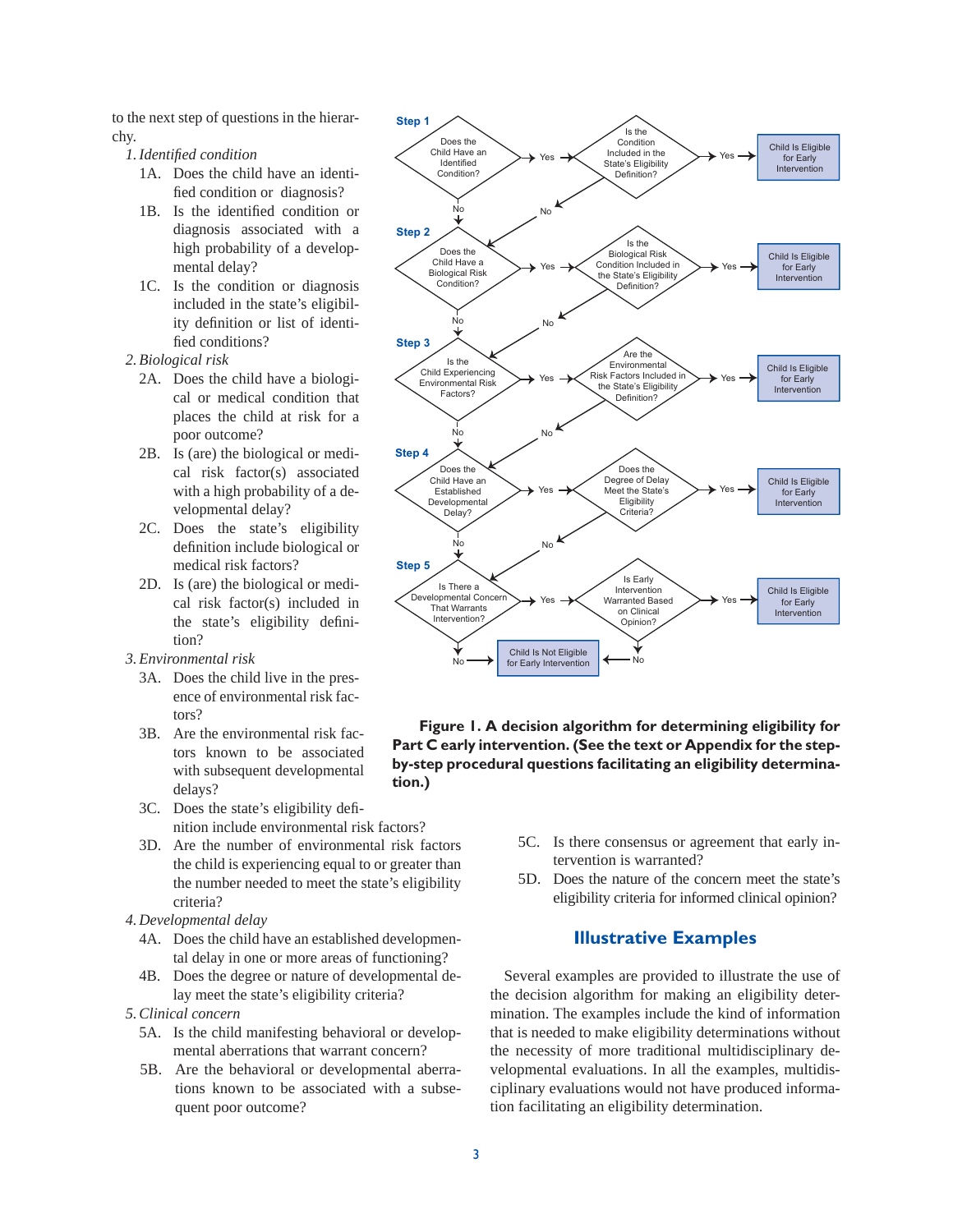# *Example 1*

 A child born with a cleft lip and palate is referred to an early intervention program. The condition is not included in the state's eligibility criteria as an identified condition but is considered a medical condition that does make the child eligible for early intervention program participation. The child is therefore eligible under the biological-risk-factor category because the state's eligibility criterion includes cleft lip and palate.

#### *Example 2*

 A 3-month-old child of a 15-year-old single mother is referred to an early intervention program. The mother and child are living in a homeless shelter. The mother dropped out of school at the time she became pregnant. Her parents and siblings live in another state. The state where she now resides uses environmental risk factors for determining early intervention eligibility. A child must be experiencing at least four risk factors to be eligible. The child is eligible for early intervention program enrollment for these reasons: child of a single and teenage mother, low parental educational attainment, homelessness, and lack of social support, all of which are included in the state's eligibility criteria.

## *Example 3*

A newborn screening test identifies an infant as having Fragile  $X$  syndrome. The state's eligibility definition and criteria do not include Fragile X syndrome as an identified condition. It is known that children with this condition have a high probability of subsequent behavioral and learning difficulties. Both the early intervention program staff and parents agree that parenting supports are warranted and that the child would benefit from early intervention. Informed clinical judgment is used to establish eligibility.

# **Conclusion**

 Decision-making rules and processes can be extremely helpful in arriving at accurate answers to questions such as, "Is this child eligible for Part C program participation?" The decision algorithm described in this practice guideline should be helpful in expediting the enrollment of eligible infants and toddlers in early intervention. The need for the algorithm is based on the fact that the eligibility determination procedures currently used by practitioners responsible for this Part C activity may be either overenrolling or underenrolling children because the procedures are not valid (Dunst & Stuart, 1999) or may be delaying an eligibility determination for various other procedural reasons (Mott & Dunst, 2005). Hopefully, the process and procedures described in this practice guide will shift the focus away from gathering information not needed to make an eligibility determination toward a more informed, logical approach to enrolling eligible children in early intervention.

## **References**

- Bagnato, S. J., Matesa, M. M., Fevola, A. V., & Smith-Jones, J. (in press). Characteristics of presumptive eligibility promoting program enrollment. *Cornerstones, 1*(3).
- Dunst, C. J. (1993). Implications of risk and opportunity factors for assessment and intervention practices. *Topics in Early Childhood Special Education, 13*, 143-153.
- Dunst, C. J., & Gorman, E. (2005). *Triage as an eligibility determination practice*. Manuscript in preparation.
- Dunst, C. J., & Hamby, D. W. (2004). States' Part C eligibility definitions account for differences in the percentage of children participating in early intervention programs. *Snapshots, 1*(4), 1-5. Available from http://www.tracecenter.info/products.php
- Dunst, C. J., & Stuart, M. (1999). *Enrollment patterns in Pennsylvania Part C early intervention programs: V. Program referral, eligibility, and enrollment rates* (Pennsylvania Early Intervention Report, No. 2). Morganton/Asheville, NC: Smoky Mountain Research Institute and Orelena Hawks Puckett Institute.
- Early Intervention Program for Infants and Toddlers with Disabilities, 34 C.F.R. § 303 (2002).
- Mott, D. W., & Dunst, C. J. (2005). *Use of presumptive eligibility for enrolling children in Part C early intervention*. Manuscript submitted for publication.
- Rivest, R. L. (1987). Learning decision lists. *Machine Learning, 2*, 229-246.
- Shackelford, J. (2002, May). Informed clinical opinion. *NECTAC Notes,* (No. 10), 1-4. Chapel Hill: National Early Childhood Technical Assistance Center, The University of North Carolina.
- Shackelford, J. (2005, March). State and jurisdictional eligibility definitions for infants and toddlers with disabilities under IDEA. *NECTAC Notes,* (No. 18), 1-15. Chapel Hill: National Early Childhood Technical Assistance Center, The University of North Carolina.
- Siminski, R., & Wakuliez-Deja, A. (2004). Application of decision units in knowledge engineering. In S. Tsumoto, R. Stowinski, J. Komorowski, & J. W. Grzymala-Busse (Eds.), *Rough sets and current trends in computing: 4th international conference, RSCTC 2004* (pp. 721-726). Uppsala, Sweden: Springer-Verlag.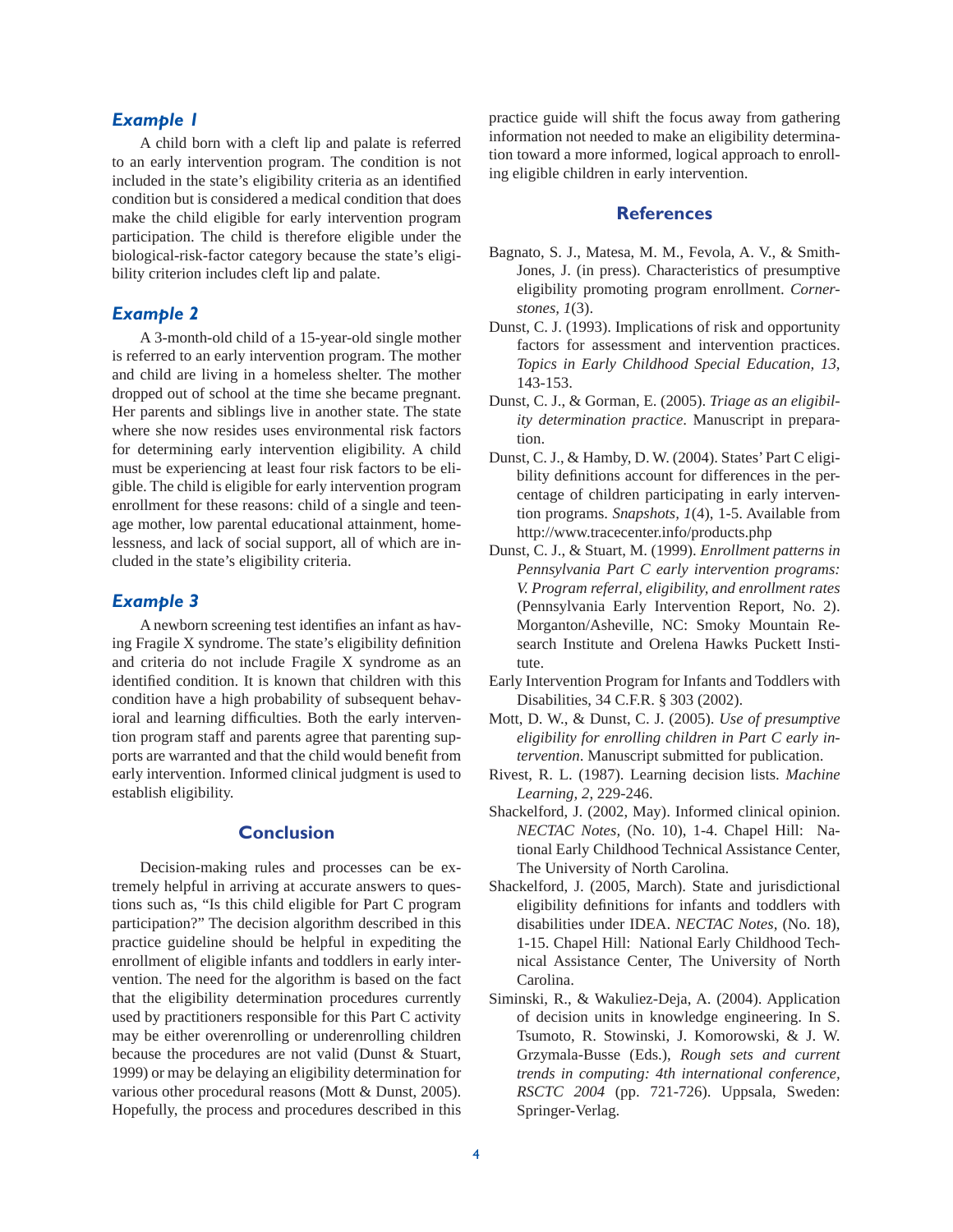Webb, G. L., & Brkic, N. (1993). Learning decision lists by prepending inferred rules. In *Proceedings of the AI'93 Workshop on Machine Learning and Hybrid Systems* (pp. 6-10). Melbourne, Australia.

# **Author**

 Carl J. Dunst, Ph.D., is Co-Principal Investigator at TRACE and Co-Director of the Orelena Hawks Puckett Institute, Asheville (dunst@puckett.org).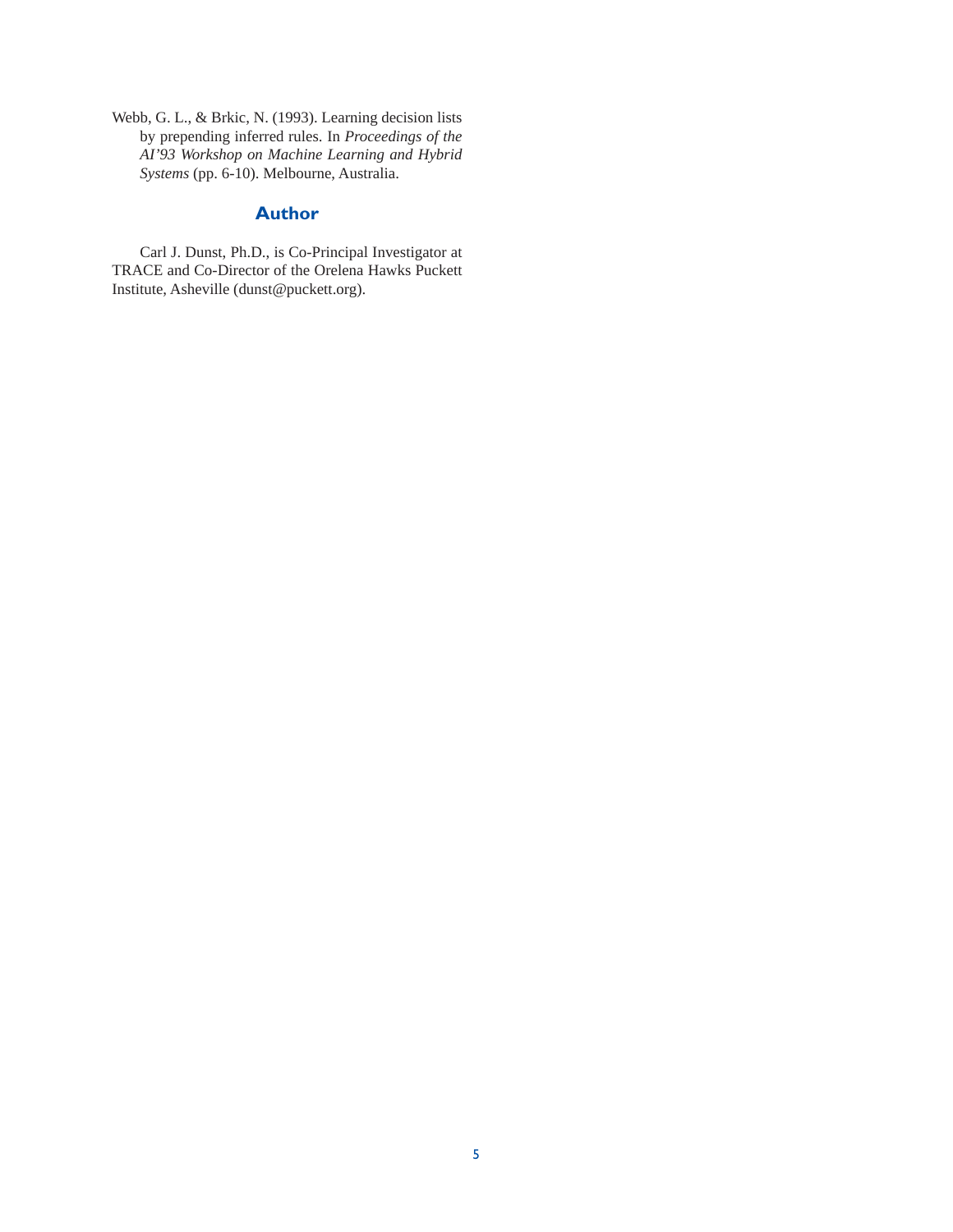# **Appendix**